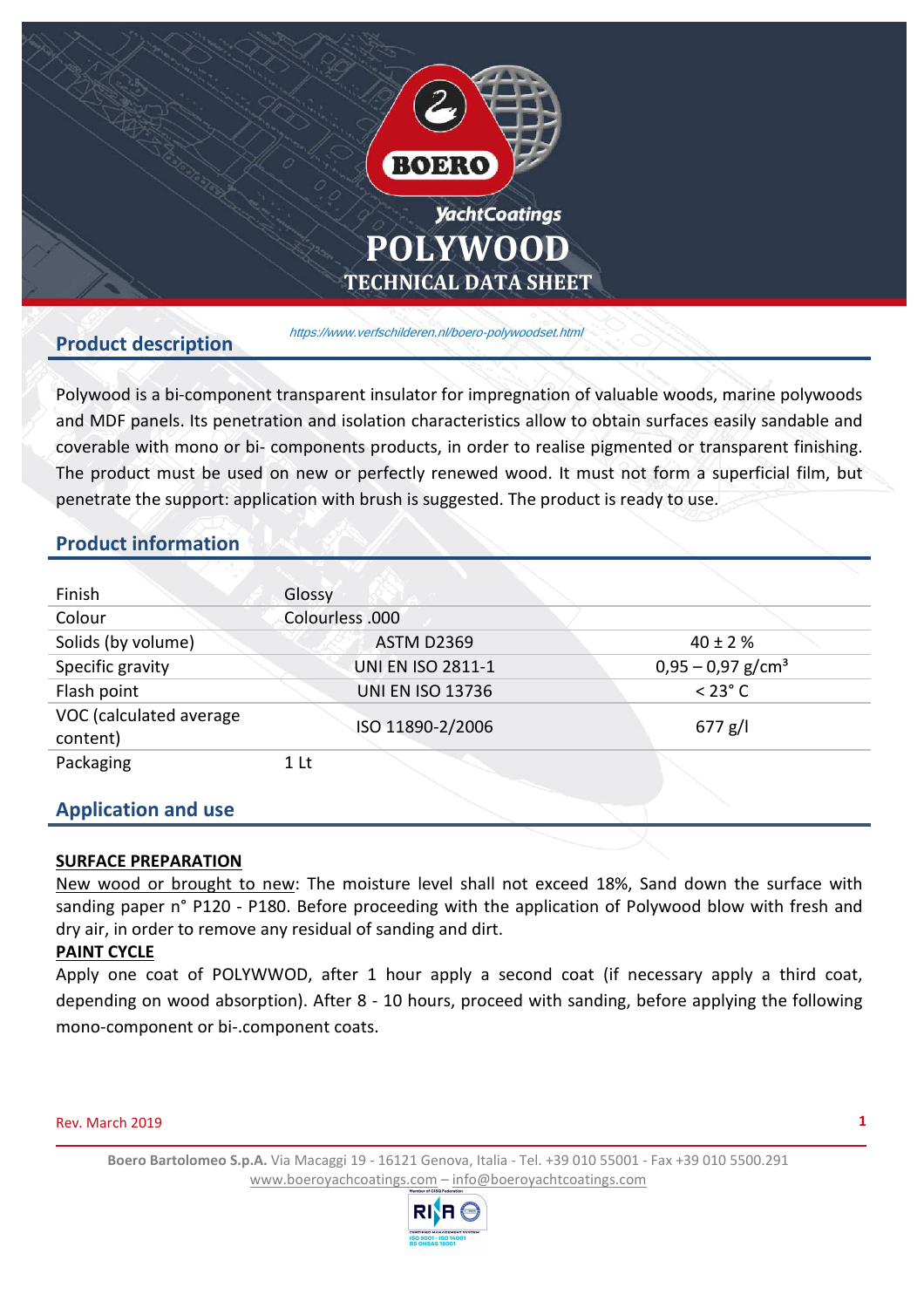



# **Application data**

| Mixing ratio by volume               |  |                                                   |  | 1:1              |                                                                                                                                                                                                                                                                                |
|--------------------------------------|--|---------------------------------------------------|--|------------------|--------------------------------------------------------------------------------------------------------------------------------------------------------------------------------------------------------------------------------------------------------------------------------|
| Mixing ratio by weight               |  |                                                   |  |                  |                                                                                                                                                                                                                                                                                |
| Base (comp. A)<br>Hardener (comp. B) |  | 671.000<br>674.000C                               |  | 50 w/w<br>50 w/w |                                                                                                                                                                                                                                                                                |
| Pot-life<br>has passed               |  | NB: do not use the product once the Pot-Life time |  | 5 h at 20 °C     |                                                                                                                                                                                                                                                                                |
| Thinner/Cleaning tools               |  |                                                   |  | 696              |                                                                                                                                                                                                                                                                                |
| Application method                   |  |                                                   |  |                  |                                                                                                                                                                                                                                                                                |
| Dry film thickness                   |  | Standard range application                        |  | $20 - 30 \mu m$  |                                                                                                                                                                                                                                                                                |
|                                      |  | Recommended                                       |  | $30 \mu m$       |                                                                                                                                                                                                                                                                                |
| Wet film thickness                   |  | Standard range application                        |  | 90 - 130 $\mu$ m |                                                                                                                                                                                                                                                                                |
|                                      |  | Recommended                                       |  | $130 \mu m$      |                                                                                                                                                                                                                                                                                |
| Theoretical coverage                 |  | $30 \mu m$                                        |  | 13,3 $m2/litre$  |                                                                                                                                                                                                                                                                                |
| <b>Note</b>                          |  |                                                   |  |                  | The product is provided in two tins to be mixed entirely and carefully before usage. The<br>eventual dilution must be done after mixing the two components. The physical data of two-<br>component products are related to the components after they have been mixed together. |

#### Rev. March 2019

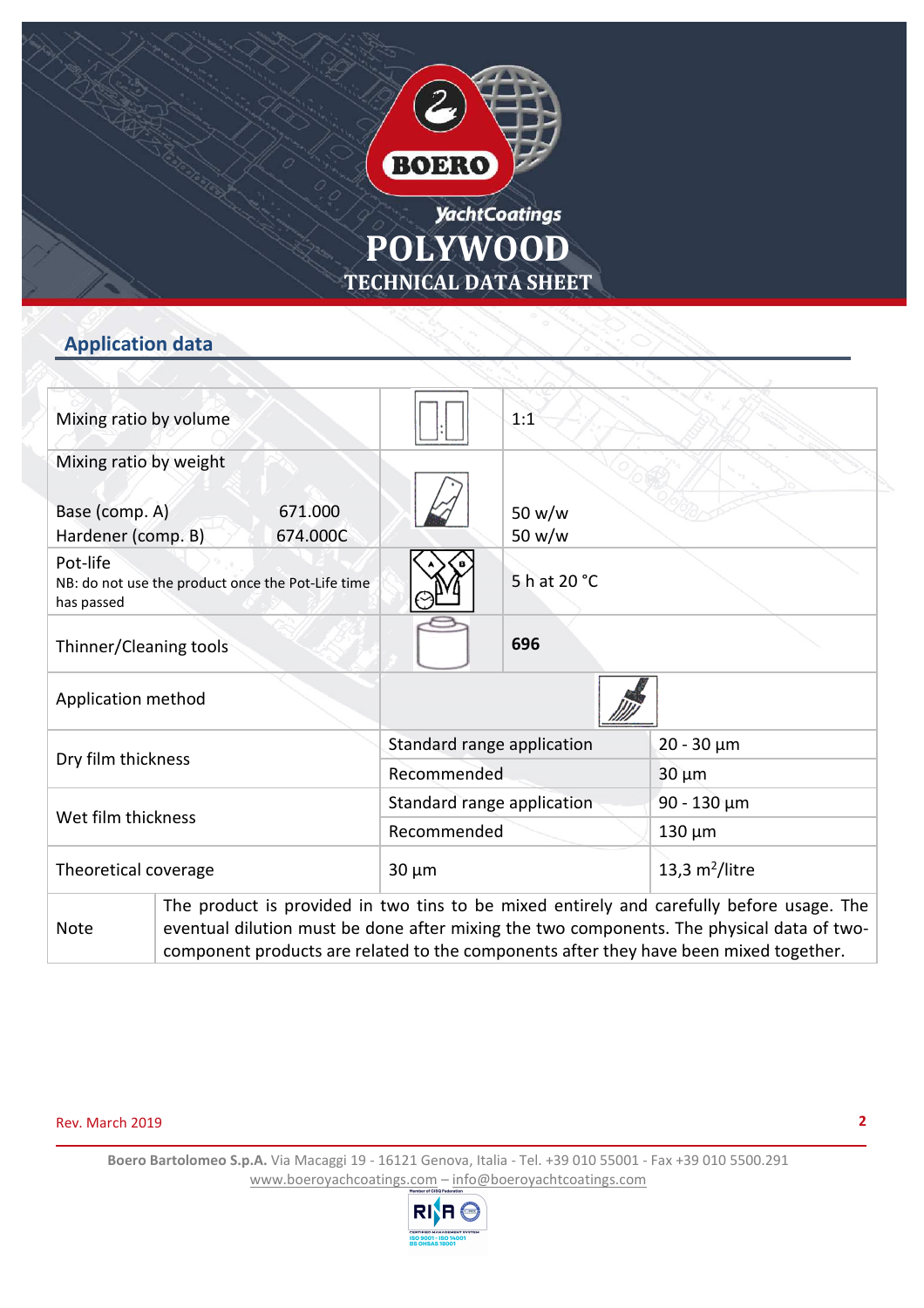

## **Drying time**

| Temperature °C            |               | 10  |                 | 15             |                 | 20     |                | 30     |                |  |
|---------------------------|---------------|-----|-----------------|----------------|-----------------|--------|----------------|--------|----------------|--|
|                           |               | Min | Max             | Min            | Max             | Min    | Max            | Min    | Max            |  |
| Overcoating wet on<br>wet | <b>August</b> |     |                 | 1 <sub>h</sub> | 2h              | 0,5h   | 1 <sub>h</sub> | 0,5 h  | 1 <sub>h</sub> |  |
| Sanding                   | $\mathbb{S}$  |     | 10 <sub>h</sub> |                | 10 <sub>h</sub> |        | 8 h            |        |                |  |
| <b>Fully Cured</b>        |               |     |                 | 7 days         |                 | 7 days |                | 5 days |                |  |

**N.B.** *The drying times and the overcoating intervals increase with higher thickness of the applied film*. *Always check that the existing painting film is perfectly dry before applying a further product coat.* 

### **CONDITIONS DURING THE APPLICATION**

In order to avoid the formation of condensation, the temperature of the surface should be at least 3 °C above dew point. During the application and curing the min. ambient temperature must not be lower than 15 °C or higher than 30 °C; substrate temperature must not be lower than 10°C, since curing is remarkably reduced at lower temperatures.

Application is not advisable when relative humidity exceeds 80%. The term-hygrometric survey should be carried out near the surface to be coated. Make sure there is enough ventilation when the application takes place in closed areas.

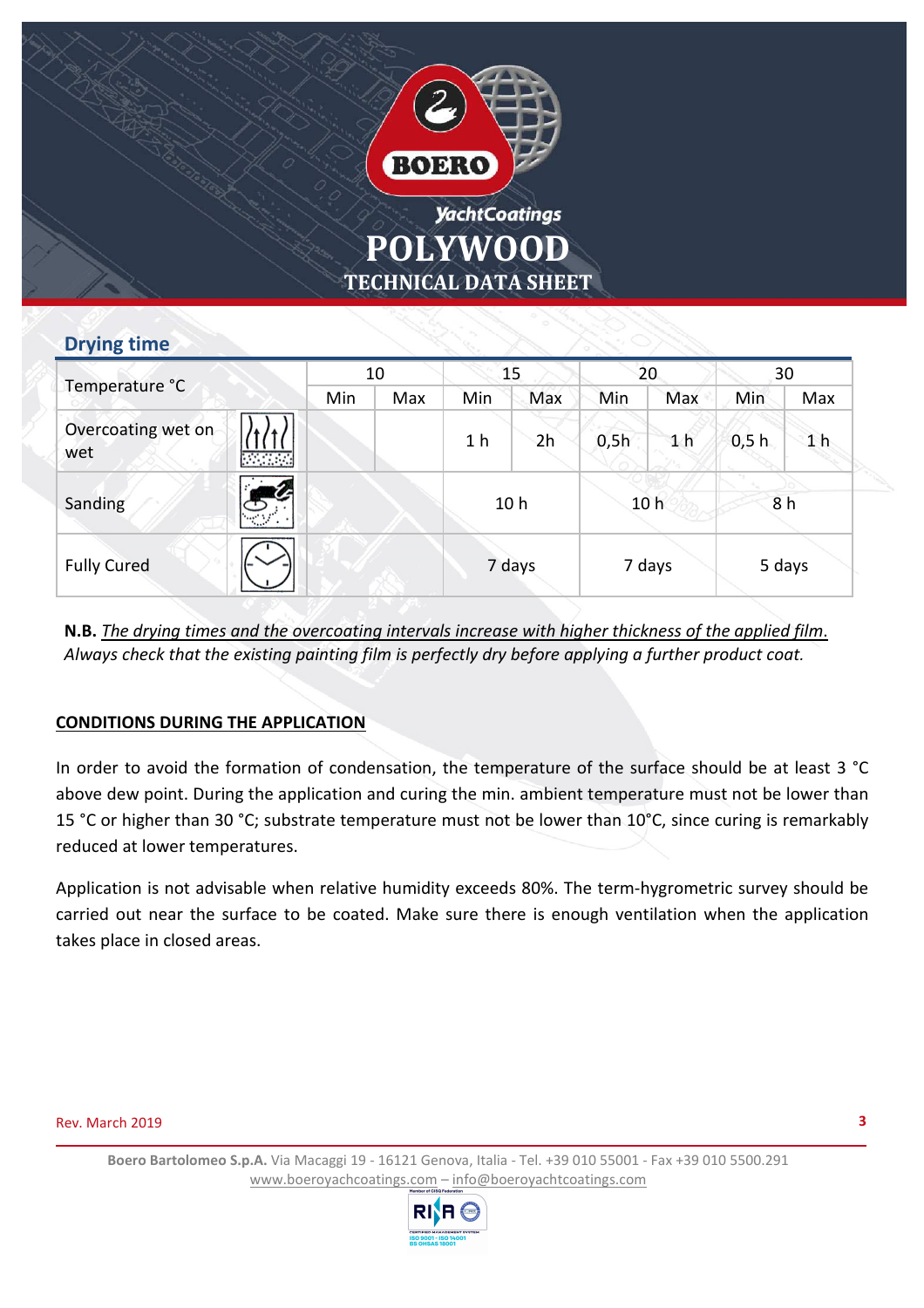

### **Storage**

It is recommended to avoid exposure to air and extreme temperatures. To maximize the shelf life in the can, it is good to check that the container is well closed during the storage and the temperature is between 10 °C and 35 °C. Avoid exposure to direct sunlight.

# **Safety rules**

Observe the provisions of DPR 303 and 547. Avoid contact with the skin, for example. Operate in well ventilated places and, if in closed areas, use vacuum cleaners, fans and air conveyors. During the application use appropriate protections (masks, gloves, glasses, etc.). Before using, read sections 7-8 of the SDS.

INSTRUCTIONS FOR THE DISPOSAL OF PRODUCTS AND PACKAGING

Empty packaging that contained products: Dispose of empty packaging according to the requirements of the waste disposal law, for example by taking them to the recycling center.

Packages containing the unused products: Dispose of the unused product in accordance with the law of disposal of such waste, for example by taking it to a recycling center, recycling of packaging is prohibited in this case. Do not empty into drains or watercourses. Product packaging must be kept indoor, and the temperature in the storage place must be between 10 °C and 35 °C. Do not expose to sunlight.

#### **Notes**

The values indicated in the present technical sheet can have slight variations from one batch to another. The applied product must not come in contact with water, chemicals or subjected to mechanical stress before the curing is complete. The wet film thickness is referring to the undiluted product. In case of dilution, this value increases. The above information is the result of accurate laboratory tests and practical experience, however, since the product is predominantly used outside the manufacturer's control, Boero Bartolomeo S.p.A. can only guarantee their quality. The information contained in this sheet may be

#### Rev. March 2019

**4**